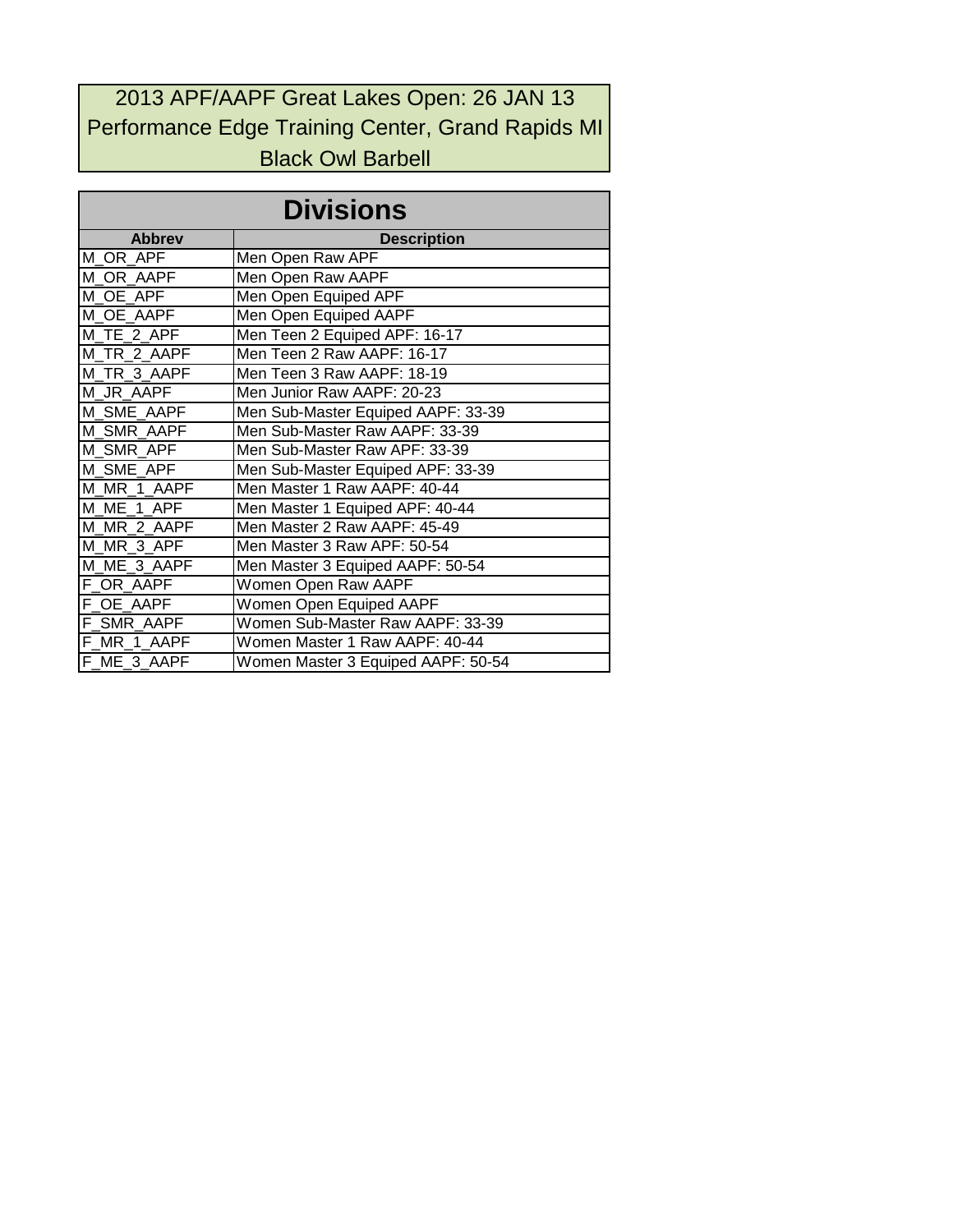| <b>26 Jan 13</b>          | <b>APF/AAPF Great Lakes Open Results: Full Power</b> |                   |                    |     |                         |        |                         |        |                      |        |                             |          |                      |              |     |                            |          |                               |                 |                    |                    |                               |                                |
|---------------------------|------------------------------------------------------|-------------------|--------------------|-----|-------------------------|--------|-------------------------|--------|----------------------|--------|-----------------------------|----------|----------------------|--------------|-----|----------------------------|----------|-------------------------------|-----------------|--------------------|--------------------|-------------------------------|--------------------------------|
| <b>Name</b>               | Age                                                  | <b>Div</b>        | <b>BWt</b><br>(Lb) |     | WtCls (Lb) Glossbrenner |        | Squat 1 Squat 2 Squat 3 |        | <b>Best</b><br>Souat |        | Bench 1   Bench 2   Bench 3 |          | <b>Best</b><br>Bench | Sub<br>Total |     | Deadlift Deadlift Deadlift |          | <b>Best</b><br><b>Deadlif</b> | <b>PL Total</b> | <b>Coeff Score</b> | <b>PI-Div-WtCl</b> | Team                          | <b>Notes</b>                   |
| Aaron Brown OR            | 36                                                   | <b>MORAPF</b>     | 260.8              | 275 | 0.5527                  | 550    | 580                     | $-600$ | 580                  | 420    | 455                         | 465      | 465                  | 1045         | 575 | 620                        | $-655$   | 620                           | 1665            | 920.2455           | 1-M OR APF-275     | <b>Black Owl Barbell</b>      |                                |
| <b>SMR</b><br>Aaron Brown | 36                                                   | <b>1 SMR APF</b>  | 260.8              | 275 | 0.5527                  | 550    | 580                     | $-600$ | 580                  | 420    | 455                         | 465      | 465                  | 1045         | 575 | 620                        | -655     | 620                           | 1665            | 920.2455           | 1-M SMR APF-275    | <b>Black Owl Barbell</b>      |                                |
| Aaron West                | 32                                                   | <b>1 OR APF</b>   | 241                | 242 | 0.5635                  | 425    | 475                     | $-510$ | 475                  | 340    | 360                         | $\Omega$ | 360                  | 835          | 605 | 660                        | 700      | 700                           | 1535            | 864.9725           | 1-M OR APF-242     |                               |                                |
| Alex Vanos                | 28                                                   | <b>MOR AAPF</b>   | 195.6              | 198 | 0.61685                 | 435    | 470                     | $-500$ | 470                  | 225    | 245                         | 255      | 255                  | 725          | 405 | 440                        | 465      | 465                           | 1190            | 734.0515           | 2-M OR AAPF-198    |                               |                                |
| Andrew Willard OE         | 33                                                   | M OE AAPF         | 239.8              | 242 | 0.56425                 | 575    | 645                     | $-700$ | 645                  | 375    | 465                         | 500      | 500                  | 1145         | 495 | 545                        | -600     | 545                           | 1690            | 953.5825           | 1-M OE AAPF-242    |                               |                                |
| Andrew Willard SME        | 33                                                   | M SME AAPF        | 239.8              | 242 | 0.56425                 | 575    | 645                     | $-700$ | 645                  | 375    | 465                         | 500      | 500                  | 1145         | 495 | 545                        | $-600$   | 545                           | 1690            | 953.5825           | 1-M SME AAPF-242   |                               |                                |
| Christopher Inglese       | 22                                                   | M OR APF          | 194.8              | 198 | 0.618'                  | 370    | $-390$                  | $-400$ | 370                  | 315    | $-335$                      | $-335$   | 315                  | 685          | 495 | 515                        | 545      | 545                           | 1230            | 760.263            | 1-M OR APF-198     |                               |                                |
| <b>Colby Gillette</b>     | 17                                                   | M TE 2 APF        | 145.8              | 148 | 0.762                   | 320    | 355                     | 390    | 390                  | 200    | 220                         | 230      | 230                  | 620          | 300 | 325                        | 340      | 340                           | 960             | 731.52             | 1-M TE 2 APF-148   |                               |                                |
| Dan Allison               | 26                                                   | M OR AAPF         | 197.4              | 198 | 0.61375                 | 525    | $-575$                  | $-575$ | 525                  | 300    | $-320$                      | $-320$   | 300                  | 825          | 525 | 565                        | 580      | 580                           | 1405            | 862.31875          | 1-M OR AAPF-198    | Powr Performance Gym          |                                |
| <b>David Travers</b>      | 24                                                   | M OR AAPF         | 142.8              | 148 | 0.7754                  | 195    | 225                     | 250    | 250                  | 185    | 215                         | $-225$   | 215                  | 465          | 305 | 320                        | 340      | 340                           | 805             | 624.197            | 1-M OR AAPF-148    |                               |                                |
| <b>Dennis Soule II</b>    | 35 <sup>5</sup>                                      | M OE APF          | 240.4              | 242 | 0.56395                 | 600    | 650                     | $-700$ | 650                  | $-450$ | 450                         | $-475$   | 450                  | 1100         | 550 | 600                        | 620      | 620                           | 1720            | 969.994            | 1-M OE APF-242     | <b>Berserker Powerlifting</b> | <b>Best Lifter Heavyweight</b> |
| Jacob Soule               | 34                                                   | A OE APF          | 220.4              | 220 | 0.5813                  | $-450$ | $-475$                  | 475    | 475                  | 400    | -425                        | $-440$   | 400                  | 875          | 475 | 500                        | 530      | 530                           | 1405            | 816.7265           | 1-M OE APF-220     | Berserker Powerlifting        |                                |
| Jake Harmon               | 21                                                   | M JR AAPF         | 252.2              | 275 | 0.5569                  | 470    | 500                     | 530    | 530                  | 380    | $-400$                      | 400      | 400                  | 930          | 600 | 650                        | $-670$   | 650                           | 1580            | 879.902            | 1-M JR AAPF-275    |                               |                                |
| Jeff Cory                 | 41                                                   | M ME 1 APF        | 210                | 220 | 0.594                   | 740    | $-775$                  | 785    | 785                  | 595    | 615                         | 630      | 630                  | 1415         | 495 | 520                        | $-530$   | 520                           | 1935            | 1149.39            | 1-M ME 1 APF-220   |                               | <b>Best Lifter Lightweight</b> |
| Jeff Mumaw ME             |                                                      | M ME 3 AAPF       | 180.6              | 181 | 0.6504                  | 465    | $-485$                  | 505    | 505                  | 250    | 260                         | $-270$   | 260                  | 765          | 485 | 515                        | -525     | 515                           | 1280            | 832.512            | 1-M ME 3 AAPF-181  |                               |                                |
| Jeff Mumaw OE             |                                                      | M OE AAPF         | 180.6              | 181 | 0.6504                  | 465    | $-485$                  | 505    | 505                  | 250    | 260                         | $-270$   | 260                  | 765          | 485 | 515                        | -525     | 515                           | 1280            | 832.512            | 1-M OE AAPF-181    |                               |                                |
| Jenn Gavala               | 38                                                   | OR AAPF           | 113.4              | 114 | 1.1178                  | 175    | $-190$                  | 190    | 190                  | 125    | 135                         | $-140$   | 135                  | 325          | 225 | 245                        | 255      | 255                           | 580             | 648.324            | 1-F OR AAPF-114    | Detroit Barbell               |                                |
| Jerome Cook               | 39                                                   | 1 SME AAPF        | 208                | 220 | 0.597                   | 530    | 560                     | $-600$ | 560                  | 380    | -405                        | $-405$   | 380                  | 940          | 510 | $-550$                     | $-550$   | 510                           | 1450            | 865.795            | 1-M SME AAPF-220   | The Dungeon Gym               |                                |
| John Balcazar             | 37                                                   | <b>A SMR AAPF</b> | 180.8              | 181 | 0.64715                 | 315    | 335                     | 355    | 355                  | 250    | 260                         | 270      | 270                  | 625          | 350 | 400                        | 435      | 435                           | 1060            | 685.979            | 1-M SMR AAPF-181   | <b>F3 Warriors</b>            |                                |
| Jordan Hanges             | 24                                                   | M OR AAPF         | 177.6              | 181 | 0.6545                  | 275    | 290                     | 315    | 315                  | 225    | 245                         | $-255$   | 245                  | 560          | 350 | 375                        | 385      | 385                           | 945             | 618.5025           | 1-M OR AAPF-181    |                               |                                |
| Kevin Zerbo               | 27                                                   | M OR AAPF         | 274.4              | 275 | 0.546                   | $-435$ | 475                     | $-515$ | 475                  | 315    | 365                         | $-400$   | 365                  | 840          | 435 | 500                        | 525      | 525                           | 1365            | 745.29             | 2-M OR AAPF-275    | <b>Powr Performance Gym</b>   |                                |
| ME<br>Koley Hockeborn     | 52                                                   | ME 3 AAPF         | 129                | 132 | 1.0079                  | 255    | 290                     | 315    | 315                  | 220    | 240                         | $-255$   | 240                  | 555          | 260 | 290                        | 330      | 330                           | 885             | 891.9915           | 1-F ME 3 AAPF-132  |                               |                                |
| Koley Hockeborn OE        | 52                                                   | OE AAPF           | 129                | 132 | 1.0079                  | 255    | 290                     | 315    | 315                  | 220    | 240                         | $-255$   | 240                  | 555          | 260 | 290                        | 330      | 330                           | 885             | 891.9915           | 1-F OE AAPF-132    |                               |                                |
| <b>Miquel Guillen</b>     | 32                                                   | A OE APF          | 165                | 165 | 0.6899                  | $-520$ | 520                     | 550    | 550                  | 385    | $-400$                      | 400      | 400                  | 950          | 455 | $-500$                     | $-500$   | 455                           | 1405            | 969.3095           | 1-M OE APF-165     | <b>Black Owl Barbell</b>      |                                |
| Noah Sazy                 | 16                                                   | M TR 2 AAPF       | 195                | 198 | 0.6177                  | 280    | 305                     | 325    | 325                  | $-150$ | 150                         | $-165$   | 150                  | 475          | 345 | 385                        | 415      | 415                           | 890             | 549.753            | 1-M TR 2 AAPF-198  | <b>Black Owl Barbell</b>      |                                |
| Randy Cairns MR           | 47                                                   | M MR 2 AAPF       | 269.2              | 275 | 0.54875                 | 510    | 540                     | 600    | 600                  | 300    | 320                         | $-340$   | 320                  | 920          | 550 | 620                        |          | 620                           | 1540            | 845.075            | 1-M MR 2 AAPF-275  |                               |                                |
| Randy Cairns OR           | 47                                                   | M OR AAPF         | 269.2              | 275 | 0.54875                 | 510    | 540                     | 600    | 600                  | 300    | 320                         | $-340$   | 320                  | 920          | 550 | 620                        | $\Omega$ | 620                           | 1540            | 845.075            | 1-M OR AAPF-275    |                               |                                |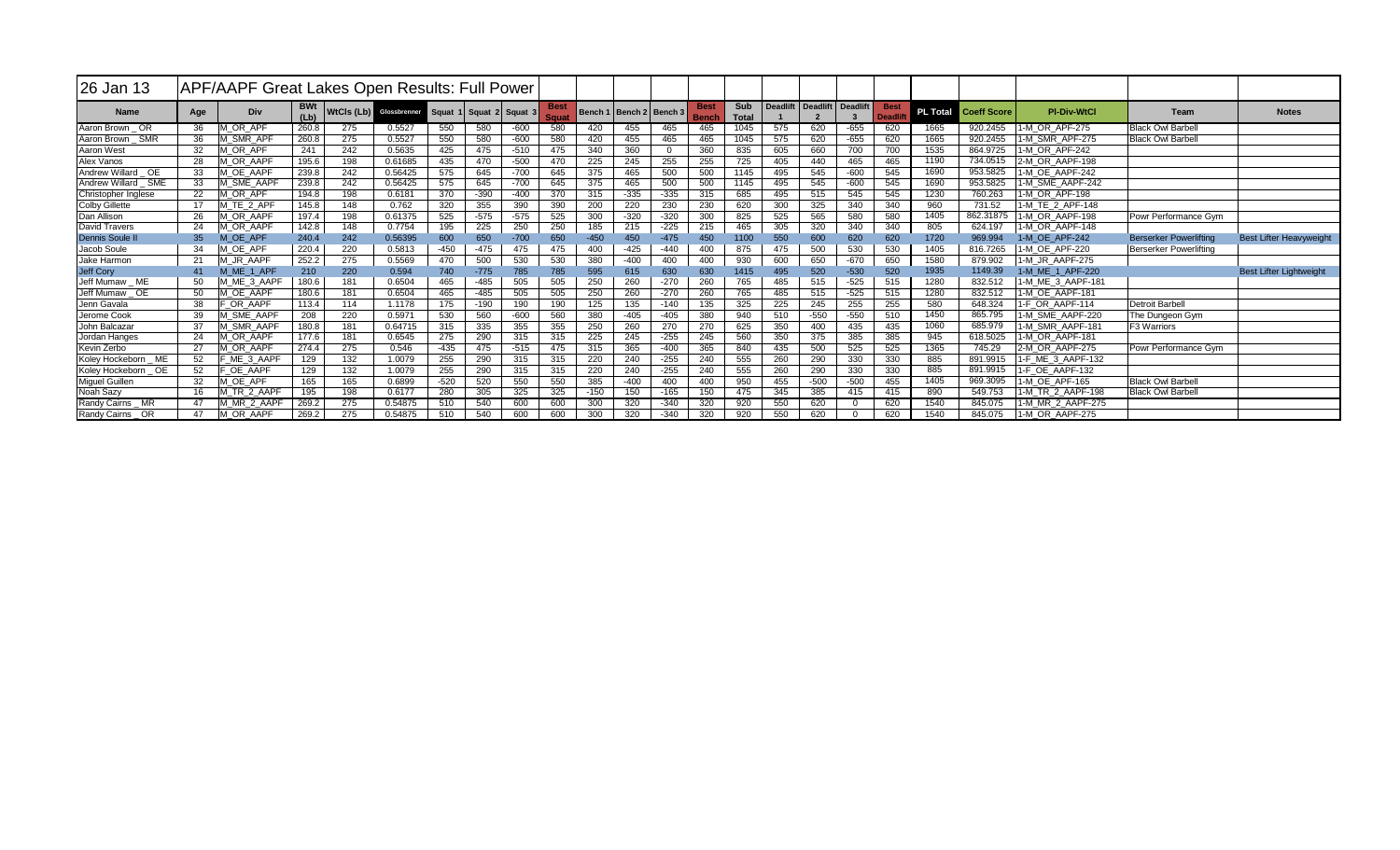| 26 Jan 13             | APF/AAPF Great Lakes Open Results: Ironman (Push-Pull) |             |                    |                      |              |        |        |        |                                          |     |     |                            |                      |                                  |                              |                           |                          |
|-----------------------|--------------------------------------------------------|-------------|--------------------|----------------------|--------------|--------|--------|--------|------------------------------------------|-----|-----|----------------------------|----------------------|----------------------------------|------------------------------|---------------------------|--------------------------|
| <b>Name</b>           | Age                                                    | Div         | <b>BWt</b><br>(Lb) | <b>WtCls</b><br>(Lb) | Glossbrenner |        |        |        | Bench 1   Bench 2   Bench 3   Best Bench |     |     | Deadlift Deadlift Deadlift | <b>Best Deadlift</b> | <b>Push Pull</b><br><b>Total</b> | <b>Coeff</b><br><b>Score</b> | <b>PI-Div-WtCl</b>        | <b>Team</b>              |
| Maureen DuJardin      | 43                                                     | MR 1 AAPF   | 142.2              | 148                  | 0.9323       | 100    | 105    | 115    | 115                                      | 275 | 290 | 305                        | 305                  | 420                              | 391.566                      | I-F MR 1 AAPF-148         | <b>F3 Warriors</b>       |
| Erika Crawford        | 32                                                     | F OR AAPF   | 186.6              | 198                  | 0.77465      | 125    | 130    | $-140$ | 130                                      | 265 | 280 | 295                        | 295                  | 425                              |                              | 329.22625 1-F OR AAPF-198 | <b>F3 Warriors</b>       |
| <b>Garrin Clark</b>   | 44                                                     | M_MR_1_AAPF | 160.2              | 165                  | 0.70485      | 215    | 220    | $-225$ | 220                                      | 415 | 435 | 460                        | 460                  | 680                              | 479.298                      | 1-M MR 1 AAPF-165         | <b>F3 Warriors</b>       |
| <b>Tim Hensly</b>     | 32                                                     | IM OE AAPF  | 197.8              | 198                  | 0.613        | $-760$ | $-760$ | 760    | 760                                      | 610 | 640 | $-660$                     | 640                  | 1400                             | 858.2                        | 11-M OE AAPF-198          | Detroit Barbell          |
| Nick Hinkle           | 34                                                     | M OR AAPF   | 219.8              | 220                  | 0.58205      | 320    | 325    | 335    | 335                                      | 390 | 420 | 440                        | 440                  | 775                              |                              | 451.08875 1-M OR AAPF-220 | <b>Black Owl Barbell</b> |
| Paul Gonzalez         | 30                                                     | M OR APF    | 219.2              | 220                  | 0.5828       | 335    | 355    | $-370$ | 355                                      | 560 | 585 | 600                        | 600                  | 955                              | 556.574                      | $1- M$ OR APF-220         |                          |
| <b>Tony Fallucca</b>  | 29                                                     | M OR APF    | 219                | 220                  | 0.58305      | 355    | 375    | $-400$ | 375                                      | 425 | 470 | 525                        | 525                  | 900                              |                              | 524.745 2-M OR APF-220    |                          |
| <b>Keith Davis</b>    | 34                                                     | M SMR AAPF  | 195                | 198                  | 0.6177       | 300    | 320    | 330    | 330                                      | 400 | 500 | 545                        | 545                  | 875                              |                              | 540.4875 1-M SMR AAPF-198 | <b>F3 Warriors</b>       |
| <b>Blake Richards</b> | 18                                                     | M TR 3 AAPF | 163.6              | 165                  | 0.694        | 225    | 235    | 245    | 245                                      | 375 | 395 | 410                        | 410                  | 655                              | 454.57                       | 11-M TR 3 AAPF-165        | <b>F3 Warriors</b>       |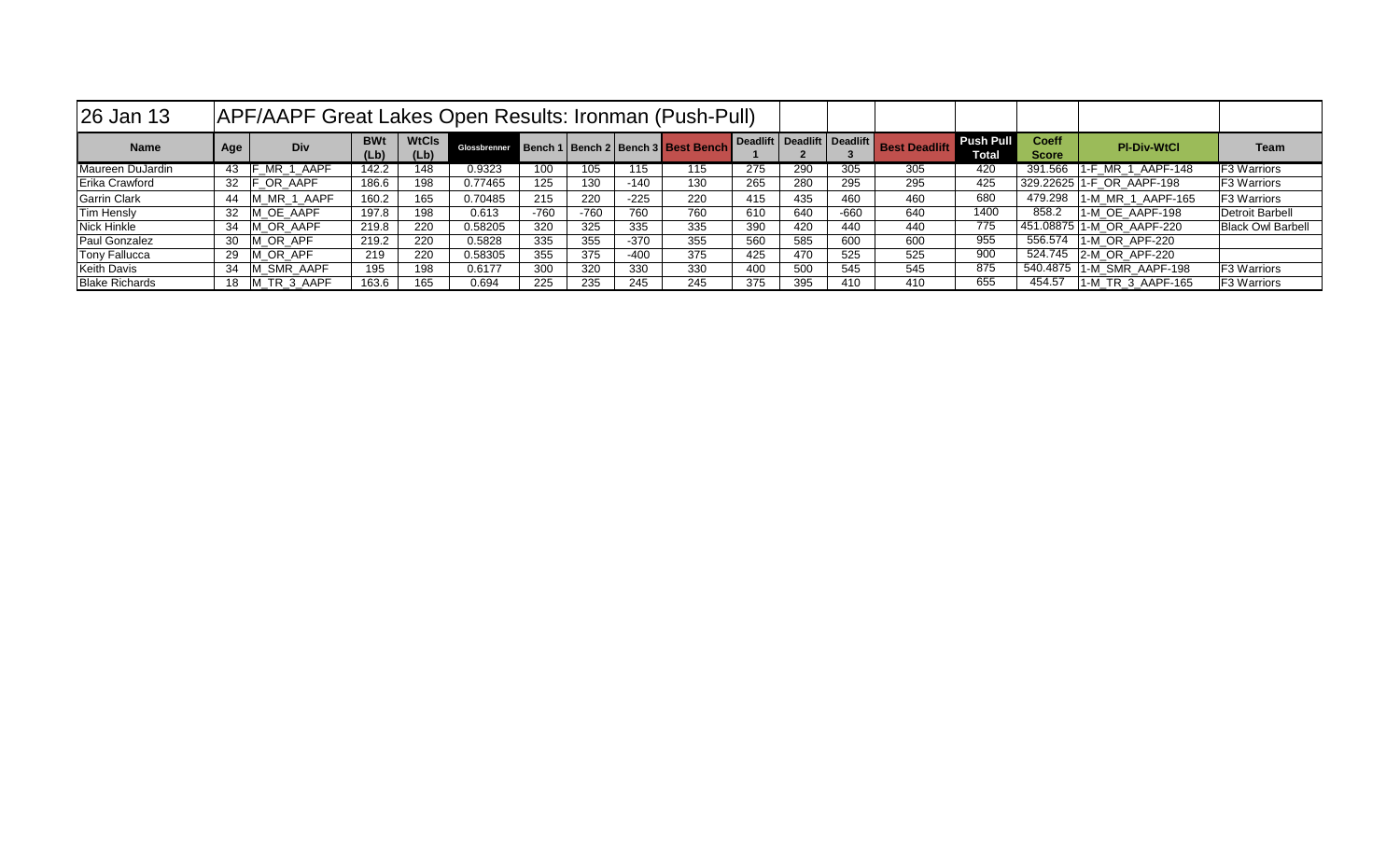| $ 26 \text{ Jan } 13 $ |     | APF/AAPF Great Lakes Open Results: Bench Only |                    |                      |              |     |        |        |                                          |                    |                    |                           |
|------------------------|-----|-----------------------------------------------|--------------------|----------------------|--------------|-----|--------|--------|------------------------------------------|--------------------|--------------------|---------------------------|
| <b>Name</b>            | Age | <b>Div</b>                                    | <b>BWt</b><br>(Lb) | <b>WtCls</b><br>(Lb) | Glossbrenner |     |        |        | Bench 1   Bench 2   Bench 3   Best Bench | <b>Coeff Score</b> | <b>PI-Div-WtCl</b> | <b>Team</b>               |
| JJ Thomas              | 32  | M OE AAPF                                     | 208.8              | 220                  | 0.59585      | 530 | 575    | $-600$ | 575                                      | 342.61375          | 1-M OE AAPF-220    | Detroit Barbell           |
| Joe Fargo _ OE         | 34  | M OE APF                                      | 195                | 198                  | 0.6177       | 565 | 585    | $-600$ | 585                                      | 361.3545           | 1-M OE APF-198     | <b>Flint Barbell Club</b> |
| Joe Fargo _ SME        | 34  | M SME APF                                     | 195                | 198                  | 0.6177       | 565 | 585    | $-600$ | 585                                      | 361.3545           | 1-M SME APF-198    | <b>Flint Barbell Club</b> |
| Kyle Hanges            | 26  | M OR APF                                      | 218                | 220                  | 0.58535      | 365 | $-405$ | $-405$ | 365                                      | 213.65275          | 1-M OR APF-220     |                           |
| Lisa Cook OR           | 36  | <b>F OR AAPF</b>                              | 160.8              | 165                  | 0.8523       | 85  | $-95$  | $-95$  | 85                                       | 72.4455            | 1-F OR AAPF-165    | The Dungeon Gym           |
| Lisa Cook _ SMR        | 36  | F SMR AAPF                                    | 160.8              | 165                  | 0.8523       | 85  | $-95$  | $-95$  | 85                                       | 72.4455            | 1-F_SMR_AAPF-165   | The Dungeon Gym           |
| Scott Davis            |     | M TR 2 AAPF                                   | 180                | 181                  | 0.64925      | 320 | $-330$ | $-330$ | 320                                      | 207.76             | 1-M TR_2_AAPF-181  | <b>Black Owl Barbell</b>  |